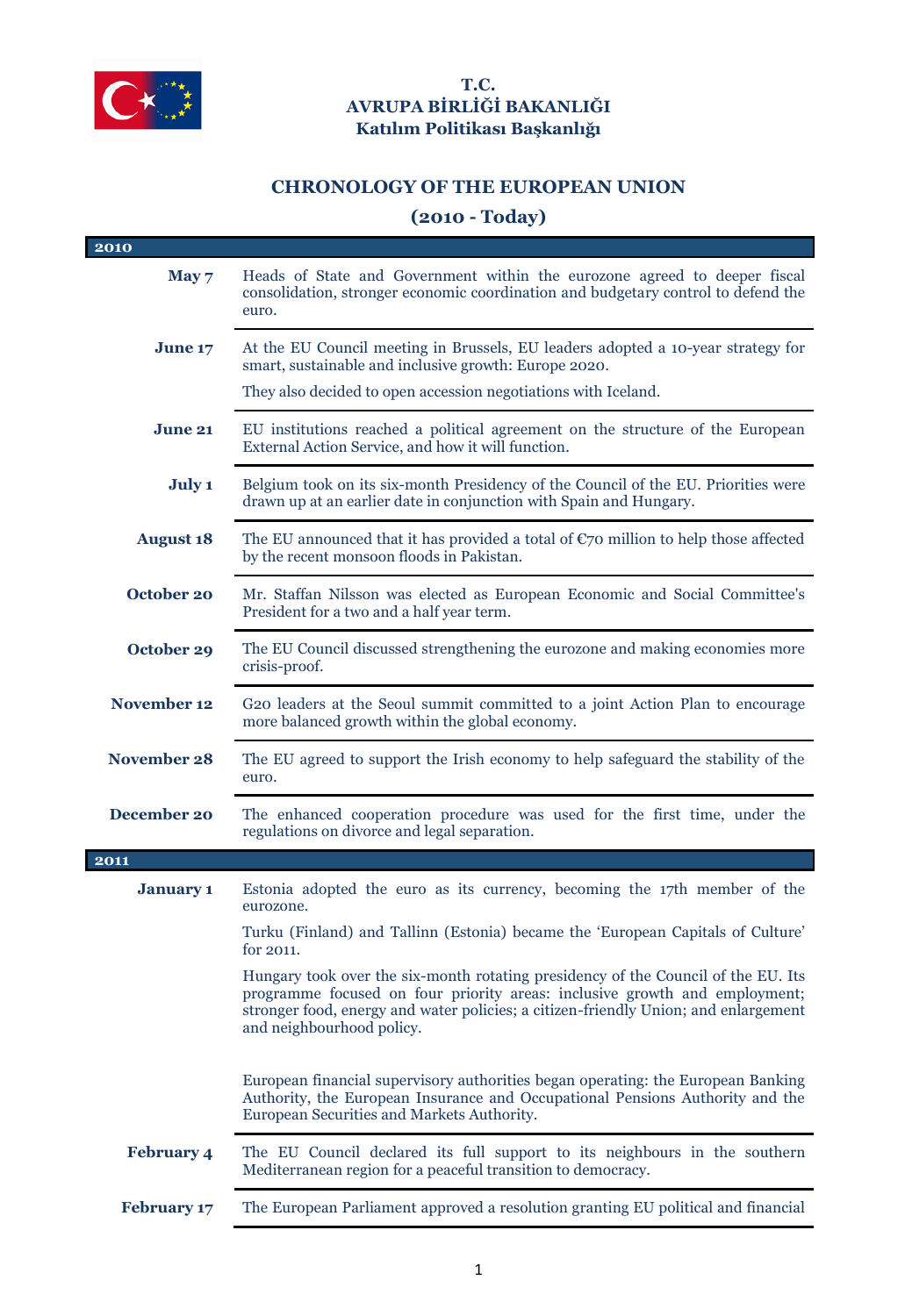support for Egypt's transition to democracy, also reiterating the solidarity with the Tunisian 'Jasmine Revolution'.

- **March 11** The European Union activated its Civil Protection Mechanism to coordinate an EU assistance and solidarity response following the devastating earthquake and tsunami in Japan.
- **March 25** A comprehensive package of measures to strengthen the European economy was finalised at the spring EU Council in Brussels. The Euro Plus Pact was set up.
	- **April 7** The European Parliament adopted a resolution on the repression of protests in Bahrain, Syria and Yemen.
	- **May 26** War crimes and genocide suspect Ratko Mladić was arrested by Serbian authorities. This was important step for removing an obstacle to Serbia joining the EU.
	- **June 24** The EU Council agreed that the accession negotiations with Croatia should be concluded, paving the way for the country to become the 28th EU member in 2013.
	- **June 30** The European Commission proposed a multiannual spending plan for 2014-2020 aimed at boosting growth.
		- **July 1** Poland took over the six-month rotating presidency of the Council of the EU. Its programme included economic growth, a more secure Europe, and closer relations with the EU's eastern and southern neighbours.
		- **July 11** Eurozone countries signed a treaty creating a European Stability Mechanism, able to lend up to  $\epsilon$ 500 billion to eurozone countries in crisis.
	- **July 21** Eurozone leaders agreed on new support measures for Greece amounting to €109 billion.
- **August 24** The European Union offered humanitarian and financial assistance for a democratic Libya after the fall of the Gaddafi regime.
- **September 23** The EU participated in the UN's annual general debate for the first time.
- **September 27** EU support of  $\epsilon$ 350m was announced for countries undergoing democratic transformation in North Africa and the Middle East.
	- **October 23** The EU Council agreed on measures to secure growth and job creation.
- **November 1** Mario Draghi, former Governor of Italy's Central Bank, took over as President of the European Central Bank (ECB).
- **November 3-4** The leaders of 20 major advanced and emerging economies met at the G20 summit in Cannes, France.
- **November 8** The Economic and Financial Affairs Council adopted a package of six legislative proposals aimed at strengthening economic governance.
- **November 23** The European Commission presented a four-part package of measures to deepen EU and eurozone economic governance: the 2012 Annual Growth Survey setting out the economic priorities for the coming year; Regulations to tighten economic and budgetary surveillance in the eurozone; and a Green Paper on Stability Bonds.
- **December 9** At the EU Council, 17 members of the eurozone and several other EU countries agreed to participate in a new 'fiscal compact' and to coordinate their economic policies more tightly.
- **December 19** Liechtenstein joined the EU's border-free Schengen area.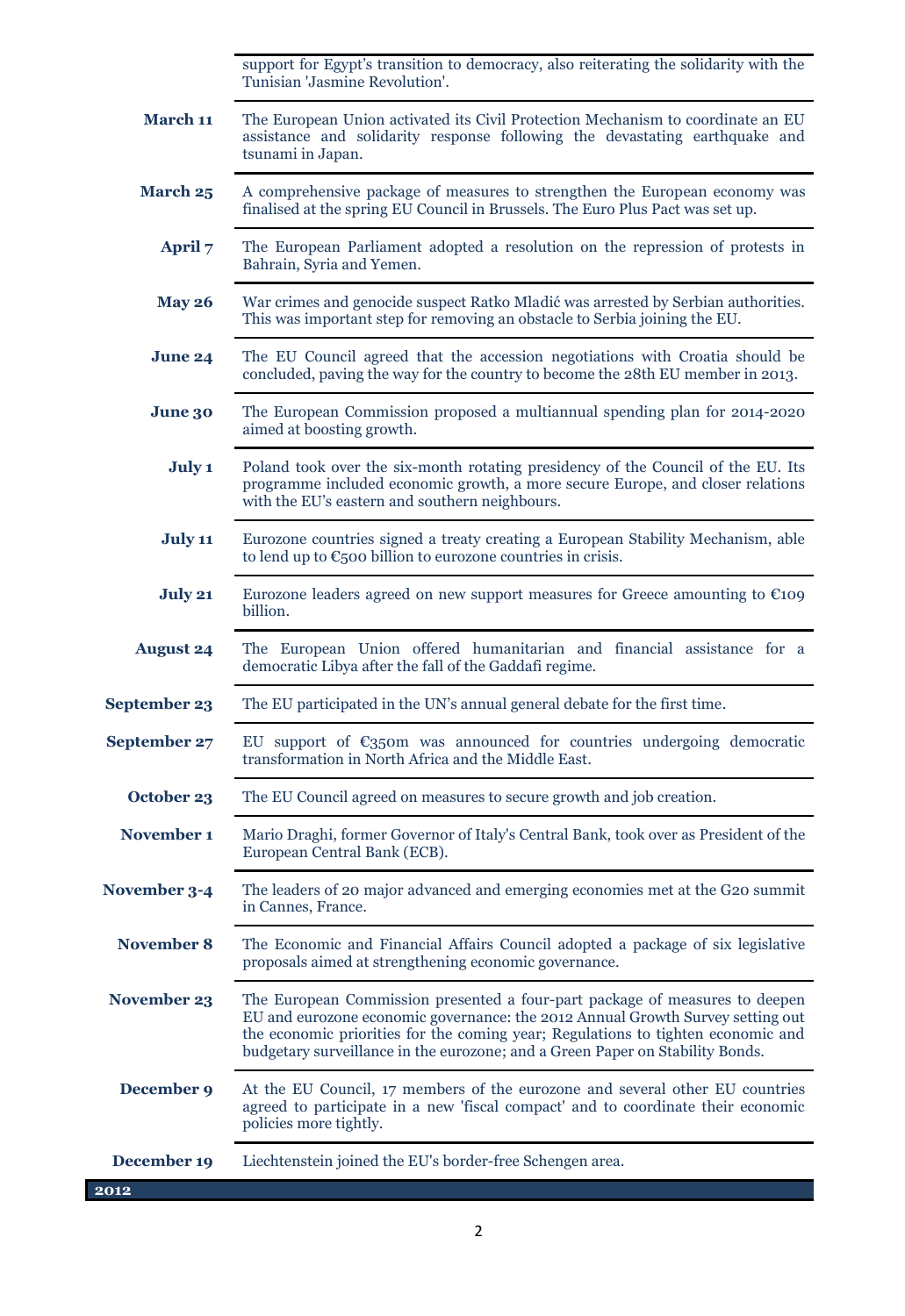| <b>January 1</b>    | Guimarães (Portugal) and Maribor (Slovenia) became the 'European Capitals of<br>Culture' for 2012.                                                                                                                                                                                                              |
|---------------------|-----------------------------------------------------------------------------------------------------------------------------------------------------------------------------------------------------------------------------------------------------------------------------------------------------------------|
|                     | Denmark took over the six-month rotating presidency of the Council of the EU. A<br>responsible, dynamic, green and safe Europe were the Presidency's four priorities.                                                                                                                                           |
| <b>January 17</b>   | German Socialist Martin Schulz was elected as President of the European<br>Parliament.                                                                                                                                                                                                                          |
| <b>January 22</b>   | Croatians voted 'yes' in an EU accession referendum, paving the way for the country<br>to become the 28th member of the European Union on 1 July 2013.                                                                                                                                                          |
| <b>February 2</b>   | A treaty to create a European Stability Mechanism (ESM) was signed.                                                                                                                                                                                                                                             |
| <b>February 21</b>  | Eurozone finance ministers agreed on the terms of a second programme to secure<br>Greece's future in the eurozone.                                                                                                                                                                                              |
| March 1             | The EU Council granted candidate status to Serbia.                                                                                                                                                                                                                                                              |
| March 1-2           | The EU Council re-elected Herman Van Rompuy as its President.                                                                                                                                                                                                                                                   |
| <b>April 1</b>      | The European Citizens' Initiative became a reality, enabling citizens to propose EU<br>legislation on specific issues for the first time.                                                                                                                                                                       |
| <b>May 30</b>       | As part of the 'European Semester', the European Commission adopted<br>recommendations for each of the 27 EU countries, offering guidance on 2012-2013<br>national budgets and economic policies.                                                                                                               |
| <b>June 28-29</b>   | During the EU Council, EU leaders agreed on measures to restore confidence in the<br>economy, invest more in growth and establish a stronger union.                                                                                                                                                             |
| July 1              | Greek Cypriot Administration of Southern Cyprus took over the six-month rotating<br>presidency of the Council of the EU.                                                                                                                                                                                        |
| October 8           | The European Stability Mechanism (ESM) entered into force.                                                                                                                                                                                                                                                      |
| October 18-19       | The EU Council met to discuss the economy and growth, and agreed in principle to<br>set up a common supervision of banks in the eurozone.                                                                                                                                                                       |
| December 10         | The European Union was awarded the Nobel Peace Prize 2012.                                                                                                                                                                                                                                                      |
| December 13         | At the EU Council, EU leaders took the first step towards implementing a banking<br>union with the decision, in principle, to create a 'single supervisory mechanism'<br>(SSM), allowing the European Central Bank to supervise large eurozone banks<br>directly.                                               |
| 2013                |                                                                                                                                                                                                                                                                                                                 |
| <b>January 1</b>    | Ireland took over the six-month rotating presidency of the Council of the EU.<br>The European Commission launched the European Year of Citizens.<br>The Treaty on Stability, Coordination and Governance entered into force.<br>Marseille (France) and Košice (Slovakia) were the European Capitals of Culture. |
| <b>January 21</b>   | The Eurogroup appointed Jeroen Dijsselbloem, Dutch Minister of Finance, as the<br>new President.                                                                                                                                                                                                                |
| <b>February 7-8</b> | During a EU Council meeting, the EU countries reached an agreement on the<br>Multiannual Financial Framework 2014-2020.                                                                                                                                                                                         |
| March 15            | EU leaders endorsed the Union's economic priorities for 2013 at the EU Council<br>and provide strategic guidance for the Member States' national budgetary policies<br>and structural reforms for the year.                                                                                                     |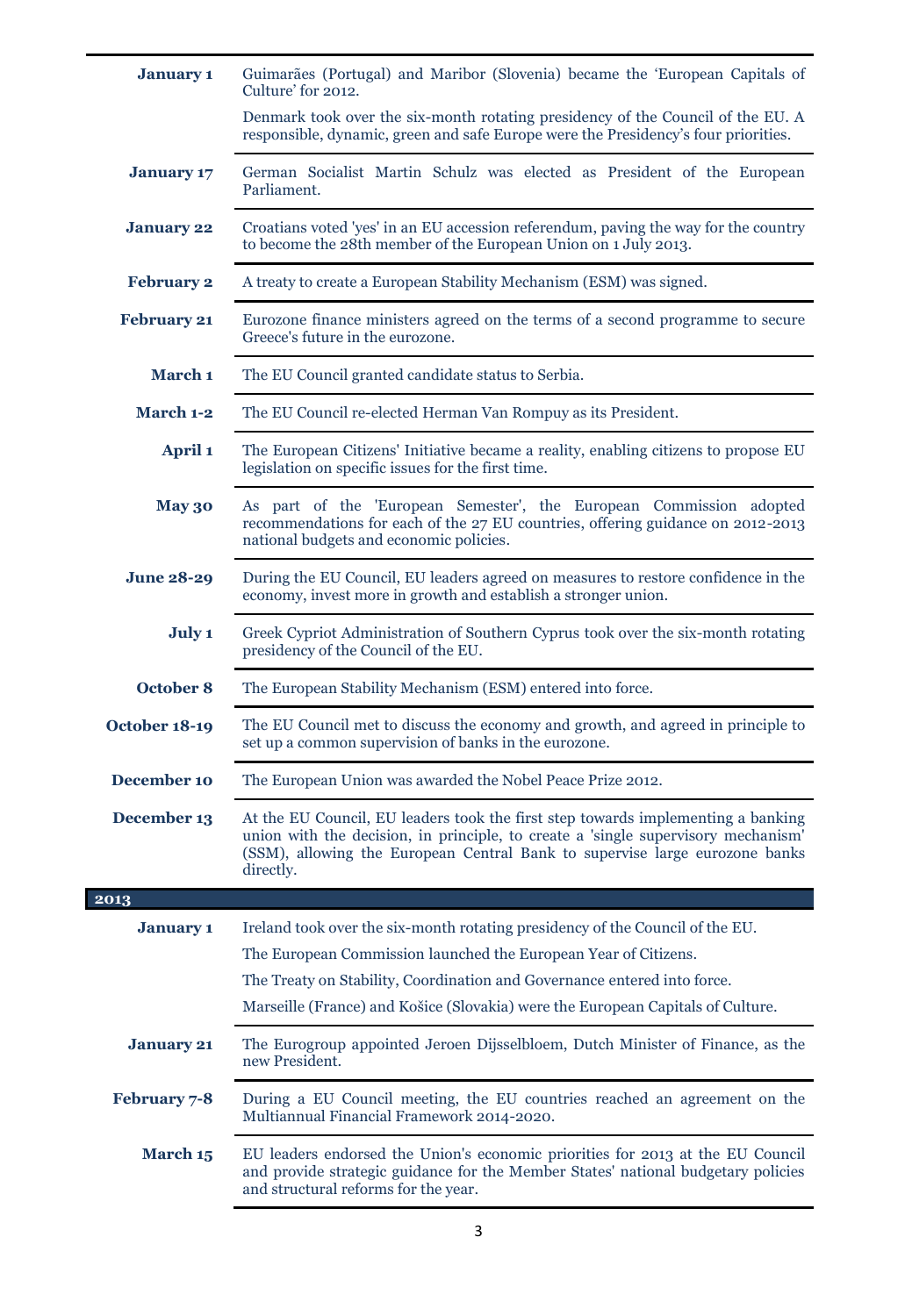| <b>April 19</b>           | Serbia and Kosovo signed a pact in Brussels to lay the foundations for normalising<br>relations between the two neighbours.                                                                                                                                  |
|---------------------------|--------------------------------------------------------------------------------------------------------------------------------------------------------------------------------------------------------------------------------------------------------------|
| <b>May 13</b>             | Two EU regulations on economic governance in the eurozone were adopted.                                                                                                                                                                                      |
| <b>May 22</b>             | The EU Council met in Brussels to discuss the problems of tax evasion and tax<br>fraud, as well as energy policies.                                                                                                                                          |
| <b>June 27-28</b>         | The EU Council endorsed a comprehensive plan to combat youth unemployment.<br>They also decided to open accession negotiations with Serbia.<br>The EU Council confirmed that Latvia will adopt the euro as its currency in 2014.                             |
| July 1                    | Croatia joined the EU, bringing the total number of member countries to 28. The<br>EU now also has 24 official languages.<br>Lithuania took over the six-month rotating presidency of the Council of the EU.                                                 |
| <b>August 21</b>          | EU foreign ministers called for an end to violence in Egypt.                                                                                                                                                                                                 |
| September 11              | In his annual State of the Union address, European Commission President Barroso<br>called on all those that care about Europe, whatever their political or ideological<br>position, wherever they come from, to speak up for Europe.                         |
| October 1                 | Emily O'Reilly took up office as European Ombudsman.                                                                                                                                                                                                         |
| October 15                | Rules creating a single supervisory mechanism for the oversight of banks and other<br>credit institutions were adopted, thus establishing the first 'pillar' of Europe's<br>banking union.                                                                   |
| November 13               | The European Commission published its Annual Growth Survey 2013.                                                                                                                                                                                             |
| <b>November 28-</b><br>29 | At the Eastern Partnership Summit in Vilnius, Georgia and Moldova signed<br>association agreements with the EU.                                                                                                                                              |
| December 2                | Border Council Surveillance System (EUROSUR)<br>The<br>European<br>became<br>operational.<br>The Council adopted the long-term EU budget for 2014-2020, the 'Multiannual<br>Financial Framework'.                                                            |
| December 19               | The EU Council held a full debate on the Common Security and Defence Policy.                                                                                                                                                                                 |
| 2014                      |                                                                                                                                                                                                                                                              |
| <b>January 1</b>          | Greece took over the six-month rotating presidency of the Council of the EU.<br>Latvia adopted the euro as its currency, becoming the 18th member of the eurozone.<br>Riga (Latvia) and Umeå (Sweden) became the 'European Capitals of Culture' for<br>2014. |
| <b>January 20</b>         | EU foreign ministers suspended certain EU sanctions against Iran, following the<br>internationally-agreed action plan aimed at addressing concerns about that<br>country's nuclear programme.                                                                |
| <b>January 28</b>         | At a summit in Brussels, EU and Russian leaders discussed the Eastern Partnership<br>and the fight against terrorism.                                                                                                                                        |
| <b>February 3</b>         | The European Commission unveiled its first anti-corruption report.                                                                                                                                                                                           |
| March 17                  | EU foreign ministers strongly condemned the referendum which was held in<br>Crimea, by groups who want the region to become a part of Russia.                                                                                                                |
| <b>March 21</b>           | Meeting in the EU Council, EU leaders discussed the crisis in the Ukraine and also                                                                                                                                                                           |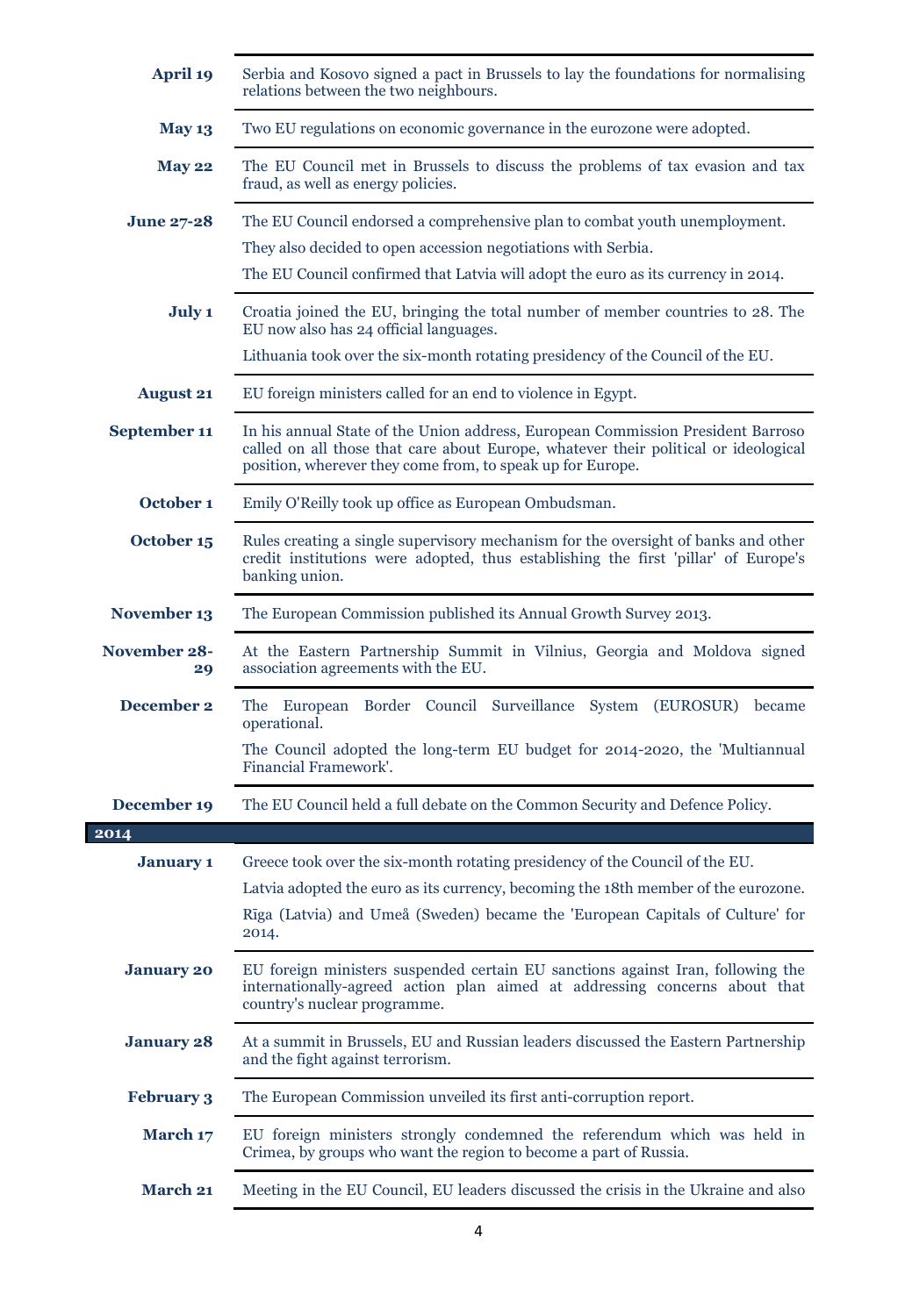|                    | addressed economic issues, industrial competitiveness, climate and energy.                                                                                                                                                                                           |
|--------------------|----------------------------------------------------------------------------------------------------------------------------------------------------------------------------------------------------------------------------------------------------------------------|
| <b>March 26</b>    | At a summit in Brussels, EU leaders and US President Barack Obama discussed<br>international foreign policy, the crisis in Ukraine and key global challenges.                                                                                                        |
| <b>May 22-25</b>   | European elections took place across the EU and 751 MEPs are elected. Total<br>turnout was 43.09%.                                                                                                                                                                   |
| <b>June 2</b>      | As part of the 'European Semester', the European Commission adopted<br>recommendations offering guidance on 2014-2015 national budgets and economic<br>policies.                                                                                                     |
| June 5             | The G7 met for the first time in Brussels with the EU as host. They discussed the<br>situation in Ukraine, as well as the global economy, energy, climate change and<br>development.                                                                                 |
| <b>June 26-27</b>  | EU leaders met as the EU Council sets a strategic agenda for the EU and nominate<br>Jean-Claude Juncker as President-designate of the European Commission.                                                                                                           |
|                    | They also granted Albania the status of candidate country for future EU<br>membership.                                                                                                                                                                               |
|                    | The EU Council confirmed that Lithuania will adopt the euro as its currency in<br>2015.                                                                                                                                                                              |
|                    | Association agreements between the EU and Georgia, Moldova and Ukraine were<br>signed.                                                                                                                                                                               |
| July 1             | Italy took over the six-month rotating presidency of the Council of the EU.                                                                                                                                                                                          |
|                    | German Socialist Martin Schulz reelected as President of the European Parliament.                                                                                                                                                                                    |
| July 15            | The European Parliament elected Jean-Claude Juncker as the next President of the<br>European Commission.                                                                                                                                                             |
| <b>August 30</b>   | At a EU Council meeting, Donald Tusk, Prime Minister of Poland, was appointed<br>President of the EU Council, and Federica Mogherini, the Italian foreign minister,<br>was appointed EU High Representative of the Union for Foreign Affairs and<br>Security Policy. |
| November 1         | New rules entered into force for voting in the Council of Ministers, as stipulated in<br>the Treaty of Lisbon.                                                                                                                                                       |
|                    | The European Commission headed by Jean-Claude Juncker took the office.                                                                                                                                                                                               |
| November 4         | The Single Supervisory Mechanism for banks entered into force.                                                                                                                                                                                                       |
| <b>November 26</b> | The European Commission announced a $\epsilon_{315}$ billion investment plan.                                                                                                                                                                                        |
| <b>November 28</b> | The European Commission published its Annual Growth Survey 2015.                                                                                                                                                                                                     |
| December 1         | Donald Tusk, former Prime Minister of Poland, replaced Herman Van Rompuy as<br>the President of the EU Council.                                                                                                                                                      |

| 2015             |                                                                                                                                        |
|------------------|----------------------------------------------------------------------------------------------------------------------------------------|
| <b>January 1</b> | Latvia took over the six-month rotating presidency of the Council of the EU.                                                           |
|                  | Lithuania adopted the euro as its currency, becoming the 19th member of the<br>eurozone.                                               |
|                  | The European Commission launched the European Year of Development, which<br>focuses on raising awareness of development across Europe. |
|                  | Mons (Belgium) and Plzeň (Czech Republic) were the European Capitals of Culture<br>2015.                                               |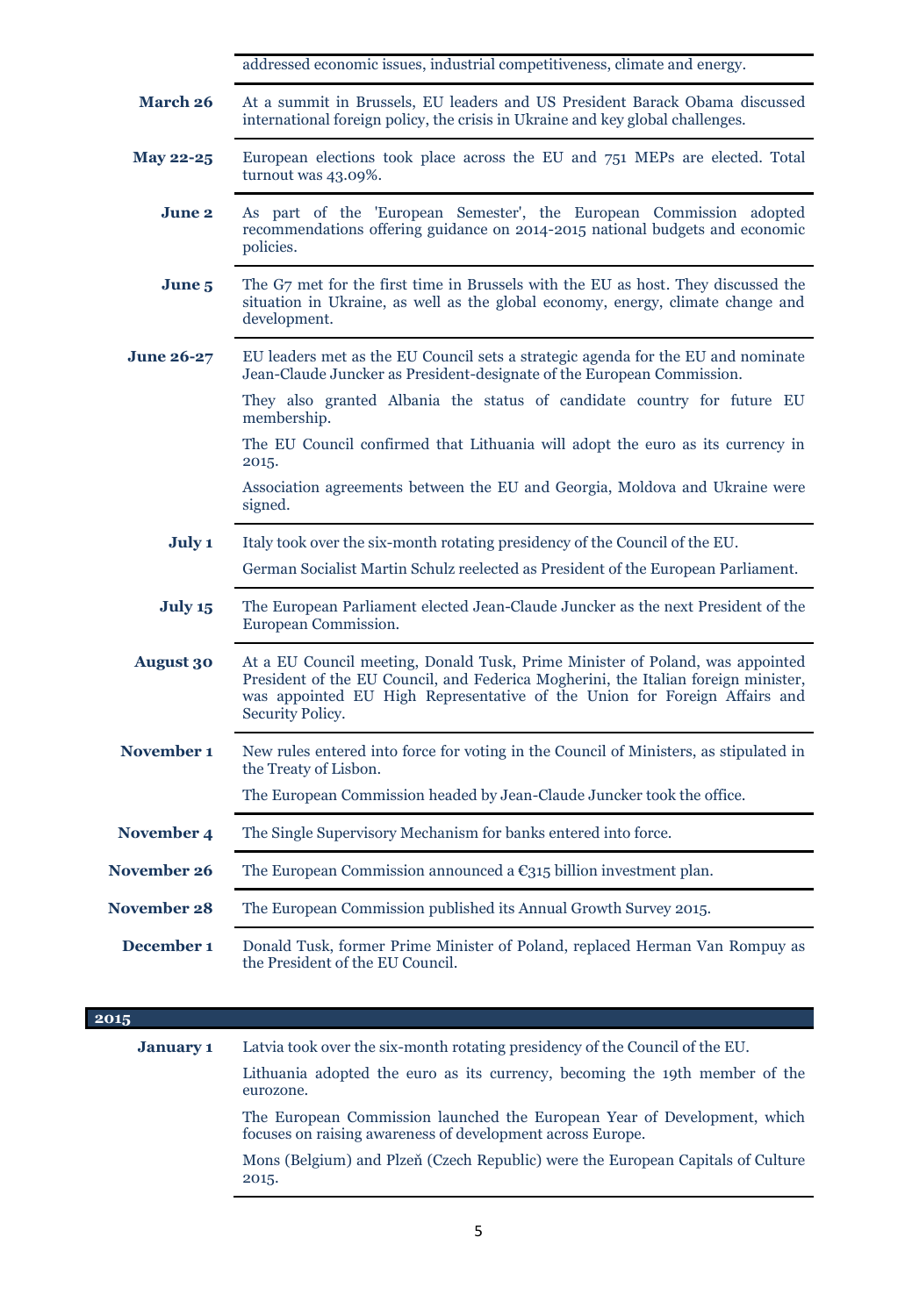| <b>January</b> 7    | A terrorist attack on the satirical magazine 'Charlie Hebdo' in Paris led to<br>demonstrations all over Europe in support of freedom of expression, as well as new<br>initiatives at European level to fight terrorism.                                                                                                                   |
|---------------------|-------------------------------------------------------------------------------------------------------------------------------------------------------------------------------------------------------------------------------------------------------------------------------------------------------------------------------------------|
| <b>February 13</b>  | EU leaders met at an informal EU Council in Brussels to discuss three challenges<br>facing Europe: restoring peace in Ukraine, fighting terrorism and improving the<br>European Monetary Union.                                                                                                                                           |
| <b>March 19</b>     | Meeting in the EU Council, EU leaders agreed to create an Energy Union.                                                                                                                                                                                                                                                                   |
| <b>April 23</b>     | The EU Council came together to discuss migrants who lost their lives while<br>attempting the perilous journey to European shores in boats.                                                                                                                                                                                               |
| <b>May 21-22</b>    | At a summit in Riga, EU leaders met with the representatives of the six countries of<br>the Eastern Partnership (Armenia, Azerbaijan, Belarus, Georgia, Moldova, and<br>Ukraine). They set out a positive agenda for the future, including the need to<br>establish strengthened and more transparent institutions, free from corruption. |
| <b>June 7-8</b>     | Germany hosted the meeting of the G7 heads of state and government. Discussions<br>focused on the global economy and climate change as well as on key foreign,<br>security and development issues.                                                                                                                                        |
| <b>June 26</b>      | Meeting in the EU Council, EU leaders discussed the situation in Greece, migration,<br>the future referendum in the UK, security and defence, and economic issues.                                                                                                                                                                        |
| July 1              | Luxembourg took over the six-month rotating presidency of the Council of the EU.                                                                                                                                                                                                                                                          |
| July 13             | At a summit, eurozone leaders and the Greek government agreed on a new support<br>programme for Greece under the European Stability Mechanism.                                                                                                                                                                                            |
| July 14             | An agreement on Iran's nuclear programme was reached between Iran and leading<br>world powers, including the EU.                                                                                                                                                                                                                          |
| <b>September 22</b> | EU home affairs ministers decided to relocate 120.000 asylum seekers.                                                                                                                                                                                                                                                                     |
| October 15          | At a EU Council meeting, EU leaders discussed the migration and refugee crisis.                                                                                                                                                                                                                                                           |
| <b>November 12</b>  | At a summit in Valetta, European and African heads of state and government<br>agreed on an action plan designed to strengthen cooperation and address the<br>current challenges.                                                                                                                                                          |
| November 13         | Terrorists launched multiple attacks in Paris, leaving 130 people dead. In a joint<br>statement, EU leaders and heads of state and government roundly condemned<br>these acts.                                                                                                                                                            |
| November 26         | The European Commission published its Annual Growth Survey for 2016.                                                                                                                                                                                                                                                                      |
| November 29         | Turkey-EU Summit was held. A joint action plan was adopted to help tackle the<br>refugee crisis created by the situation in Syria. The EU and its Member States<br>agreed to increase their cooperation with Turkey and to step up their political and<br>financial engagement substantially.                                             |
| December 12         | At a UN conference in Paris, 195 countries concluded a new agreement on climate<br>change.                                                                                                                                                                                                                                                |
| December 18         | At the EU Council, European leaders discussed migration issues, the fight against<br>terrorism and the United Kingdom's reform demands.                                                                                                                                                                                                   |
| 2016                |                                                                                                                                                                                                                                                                                                                                           |
| <b>January 1</b>    | The Netherlands took over the six-month rotating presidency of the Council of the<br>EU.                                                                                                                                                                                                                                                  |
|                     | Wrocław (Poland) and San Sebastián (Spain) were the European Capitals of Culture                                                                                                                                                                                                                                                          |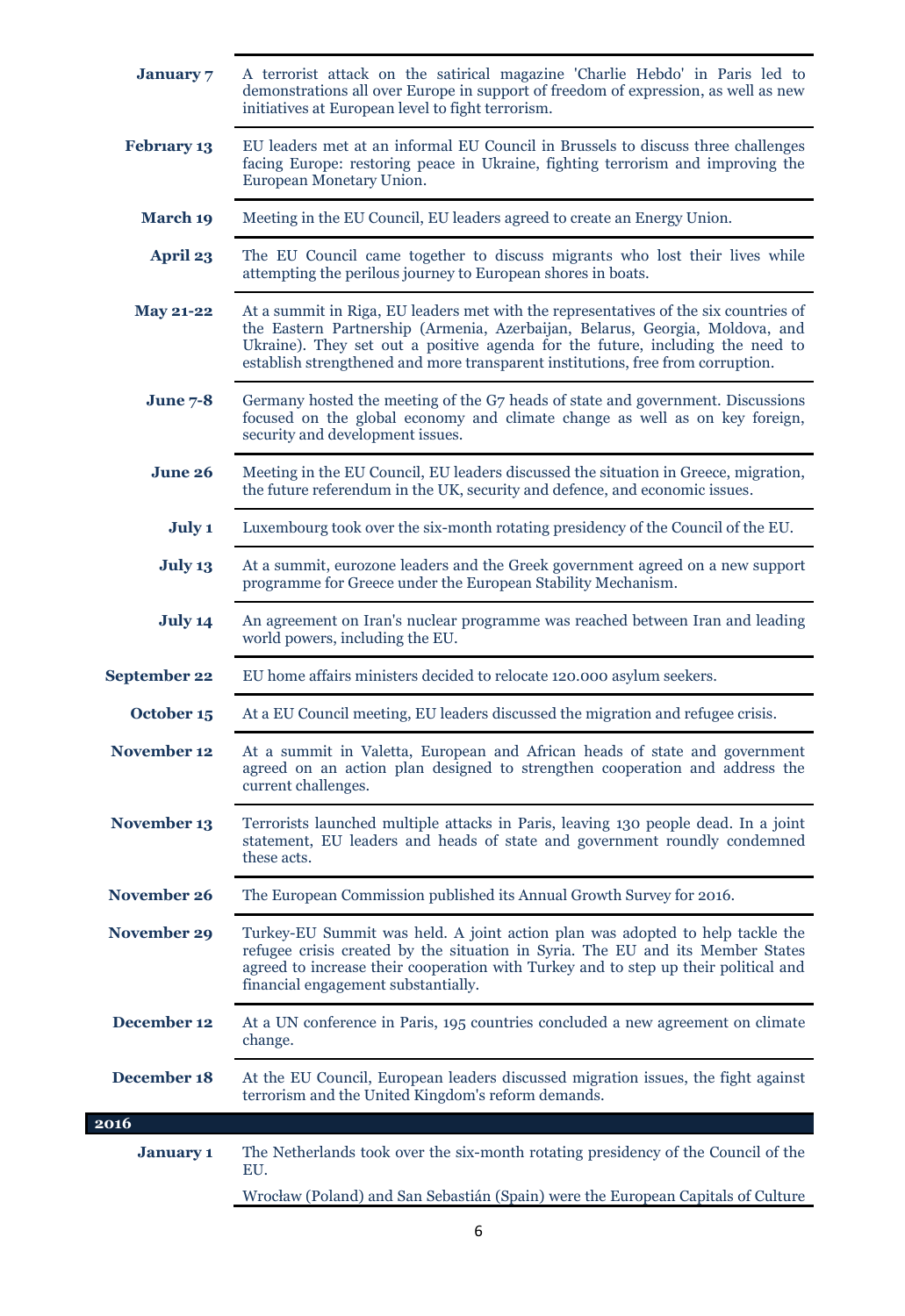|                   | for 2016.                                                                                                                                                                                                                                                                                                                                                 |
|-------------------|-----------------------------------------------------------------------------------------------------------------------------------------------------------------------------------------------------------------------------------------------------------------------------------------------------------------------------------------------------------|
| March 7           | Turkey-EU Summit was held.                                                                                                                                                                                                                                                                                                                                |
| March 18          | Turkey-EU Summit was held. The parties reached an agreement that aims to reduce<br>irregular migration by sea from Turkey to Greece.                                                                                                                                                                                                                      |
| <b>March 22</b>   | A double terrorist attack in Brussels left more than 30 people dead and over 300<br>injured.                                                                                                                                                                                                                                                              |
| <b>May 23</b>     | At the World Humanitarian Summit in Istanbul, the European Union commited to<br>supporting United Nations' action aimed at improving assistance to people in crisis<br>across the globe and to lessen the impact of future humanitarian crises.                                                                                                           |
| June 23           | The people of the United Kingdom voted to withdraw from the European Union by<br>a margin of 52 % to 48 % in a referendum.                                                                                                                                                                                                                                |
| June 28           | Meeting in the EU Council, EU leaders discussed the political consequences of the<br>UK referendum. They also addressed other pressing issues including tackling the<br>migration crisis, deepening the single market to boost growth and jobs, and<br>enhancing the security of the EU by working more closely with NATO.                                |
| June 29           | Together with the Presidents of the EU Council and of the European Commission,<br>EU leaders met for the first time without the United Kingdom at the table.                                                                                                                                                                                              |
| July 1            | Slovakia took over the six-month rotating presidency of the Council of the EU.                                                                                                                                                                                                                                                                            |
| July 13           | EU leaders and their Chinese counterparts met in Beijing and agreed to take<br>forward their strategic partnership.                                                                                                                                                                                                                                       |
| July 14           | A terrorist attack in Nice, France, left 87 people dead and over 300 injured.                                                                                                                                                                                                                                                                             |
| September 16      | At an informal meeting in Bratislava, Slovakia, 27 heads of state or government met<br>and discussed political impact the UK's decision to leave the Union. They agreed on<br>the Bratislava Declaration and Roadmap.                                                                                                                                     |
| September 30      | The ratification of the UN 'Paris Agreement' by the European Union was approved.                                                                                                                                                                                                                                                                          |
| October 6         | The European Border and Coast Guard Agency was officially launched to reinforce<br>the management and security of the EU's external borders.                                                                                                                                                                                                              |
| 2017              |                                                                                                                                                                                                                                                                                                                                                           |
| <b>January 1</b>  | For the first time, Malta took over the Presidency of the Council of the EU.                                                                                                                                                                                                                                                                              |
| <b>January 17</b> | MEPs elected Antonio Tajani as President of the European Parliament.                                                                                                                                                                                                                                                                                      |
|                   | On 17 January 2017, British Prime Minister Theresa May announced the exit<br>strategy from the EU of the British government. Stressing that the United Kingdom<br>is determined to leave the EU, Prime Minister May declared that her country would<br>also leave the Single Market and that the UK made its choice in the direction of<br>"Hard Brexit". |
| <b>January 20</b> | In the United States (USA) the presidency term of Donald Trump officially began.<br>The nature of US-EU transatlantic relations started to be questioned.                                                                                                                                                                                                 |
| <b>February 3</b> | An informal summit was held in Malta with the participation of EU heads of state<br>and government. The meeting focused on irregular crossing to the EU via the<br>Central Mediterranean route and possible solutions.                                                                                                                                    |
| <b>February 6</b> | Meeting in the EU Council, EU leaders reaffirmed the importance of Libya<br>regaining its stability through an inclusive political settlement under the framework<br>of the Libyan political agreement.                                                                                                                                                   |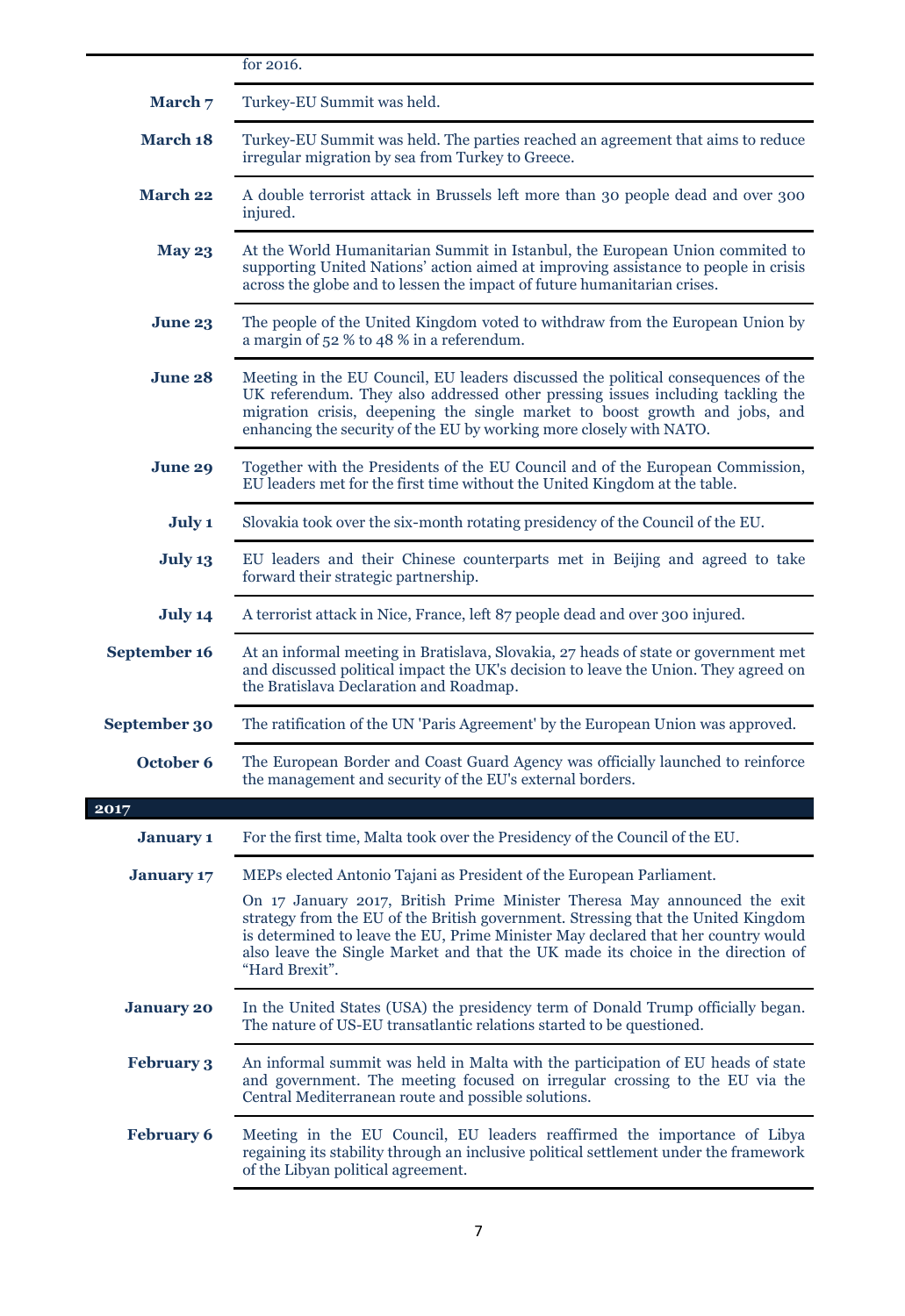| March 1            | President of European Commission Jean-Claude Juncker announced 'White<br>Paper on the Future of Europe' to the public.                                                                                                                                                                                                                                                                                            |
|--------------------|-------------------------------------------------------------------------------------------------------------------------------------------------------------------------------------------------------------------------------------------------------------------------------------------------------------------------------------------------------------------------------------------------------------------|
|                    | The White Paper sets out five possible scenarios:                                                                                                                                                                                                                                                                                                                                                                 |
|                    | - Carrying On<br>- Nothing but the Single Market<br>- Those Who Want More Do More<br>- Doing Less More Efficiently<br>- Doing Much More Together                                                                                                                                                                                                                                                                  |
| <b>March 6</b>     | An unofficial Summit was held in Versailles with the participation of Germany,<br>Spain, France and Italy, hosted by France.                                                                                                                                                                                                                                                                                      |
| March 7            | The EU General Affairs Council (GAC) convened on 7 March 2017 in Brussels.                                                                                                                                                                                                                                                                                                                                        |
| <b>March 9-10</b>  | At a EU Council meeting in Brussels, 27 Member States met to prepare for the<br>celebration of the 60th anniversary of the signing of the Treaty of Rome on $25$<br>March. The summit started with the election of the Presidency of the EU Council for<br>June 2017-November 2019 term. Donald Tusk, who was the only candidate for the<br>election, was elected by a majority vote due to the Polish objection. |
| March 25           | In Rome, 27 EU leaders gathered to celebrate the 60th anniversary of the signing of<br>the Treaty of Rome which paved the way for a Union of peace, solidarity and<br>democracy. They adopted the 'Rome Declaration'.                                                                                                                                                                                             |
| <b>March 27-28</b> | The EU Justice and Home Affairs Council held a meeting in Brussels. 'Migration',<br>'Return Policy', 'European Border and Coast Guard Agency', 'Common European<br>Asylum System', 'Developments in the field of Border Management' and 'Prevention<br>of Radicalisation' topics were discussed.                                                                                                                  |
| <b>March 29</b>    | Letter from Prime Minister Theresa May including the official notification of the<br>UK's exit from the EU, entrusted to Donald Tusk, the President of the EU Council<br>on 29 March 2017.                                                                                                                                                                                                                        |
| April 5            | The European Parliament adopted a resolution stating its position on the<br>negotiations with the United Kingdom during the Brexit process with 516 votes in<br>favor, 133 negative votes, and 50 abstentions.                                                                                                                                                                                                    |
| <b>April 29</b>    | Meeting of the EU Council on a special agenda, United Kingdom's withdrawal from<br>the European Union (Brexit) 'Guidelines for Brexit Negotiations' was unanimously<br>adopted.                                                                                                                                                                                                                                   |
| May 3              | The European Commission published a draft Recommendation for the Brexit<br>process.                                                                                                                                                                                                                                                                                                                               |
| <b>May 22</b>      | Within the scope of Recommendation adopted at the EU Summit, the negotiation<br>directives that will determine the functioning of the guidelines in concrete practice<br>and the authorization decision which will enable European Commission to conduct<br>negotiations were accepted.                                                                                                                           |
| <b>May 24</b>      | EU leaders and US President Donald Trump discussed foreign policy, security,<br>climate and trade relations.                                                                                                                                                                                                                                                                                                      |
| <b>June 1</b>      | Estonia took over the Presidency of the Council of the EU.                                                                                                                                                                                                                                                                                                                                                        |
|                    | The United States announced its intention to withdraw from the Paris Climate<br>Agreement.                                                                                                                                                                                                                                                                                                                        |
| June 19            | The first round of Article 50 negotiations between the European Commission and<br>the United Kingdom began.                                                                                                                                                                                                                                                                                                       |
| <b>June 7-8</b>    | The G20 Summit, under the German Presidency, took place in Hamburg.                                                                                                                                                                                                                                                                                                                                               |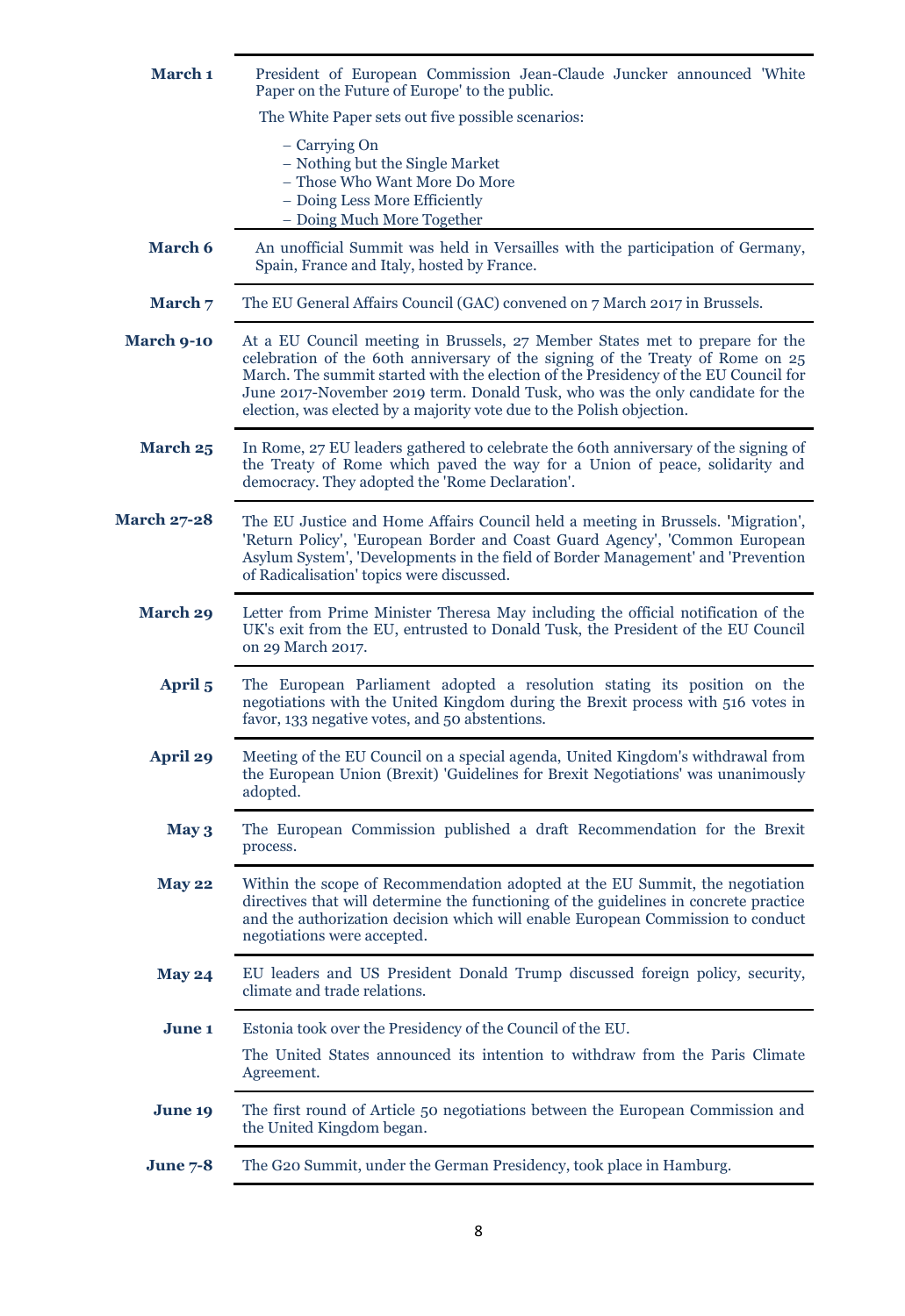| <b>August 17</b>   | Two terrorist attacks in Barcelona and Cambrils left 16 people dead and 120<br>wounded.                                                                                                                                                                                               |
|--------------------|---------------------------------------------------------------------------------------------------------------------------------------------------------------------------------------------------------------------------------------------------------------------------------------|
| December 11        | The Council of the EU approved the decision to establish the Permanent Structured<br>Cooperation (PESCO), which aims to make permanent defense cooperation, with<br>the participation of the 25 EU member states.                                                                     |
| December 14        | EU leaders recognized Jerusalem as the capital of both Israel and Palestine.                                                                                                                                                                                                          |
| December 15        | EU leaders approved the start of the second phase of the post-Brexit transition<br>process and future trade relations of the negotiations for the separation of Britain<br>from the union.                                                                                            |
| 2018               |                                                                                                                                                                                                                                                                                       |
| <b>January 1</b>   | Bulgaria took over the six-month rotating Presidency of the Council of the EU for<br>the first time.                                                                                                                                                                                  |
| <b>February 6</b>  | The strategy for the Western Balkans was adopted.                                                                                                                                                                                                                                     |
| <b>February 28</b> | The European Commission published the draft Withdrawal Agreement between the<br>European Union and the United Kingdom.                                                                                                                                                                |
| <b>March 19</b>    | The EU and Britain agreed on Brexit transition period conditions.                                                                                                                                                                                                                     |
| <b>April 24-25</b> | The second Brussels Conference on "Supporting the Future of Syria and the Region"<br>was held.                                                                                                                                                                                        |
| <b>May 17</b>      | The EU-Western Balkans summit took place in Sofia, Bulgaria. The heads of state<br>or government from the EU Member States and the leaders of the six Western<br>Balkan partner countries reaffirmed their commitment to 'a European perspective<br>for the whole region'.            |
| July 1             | Austria took over the Presidency of the Council of the EU.                                                                                                                                                                                                                            |
|                    | The EU celebrated the 50th anniversary of the Customs Union.                                                                                                                                                                                                                          |
| July 25            | European Commission President Jean-Claude Juncker met with US President<br>Donald Trump at the White House. The two leaders focused on improving<br>transatlantic trade and building stronger economic partnership.                                                                   |
| September 12       | President Juncker delivered his 2018 State of the Union address at the European<br>Parliament in Strasbourg. He outlined his priorities for the year ahead and his<br>vision for how the European Union can continue to build a 'More United, Stronger<br>and More Democratic Union'. |
| October 17-18      | At a EU Council meeting, the state of negotiations on the UK's withdrawal from the<br>EU was reviewed.                                                                                                                                                                                |
| <b>November 22</b> | In the ongoing Brexit negotiations between EU and the United Kingdom, a<br>consensus was reached on the draft document that determines future relations.                                                                                                                              |
| <b>November 25</b> | The political declaration on the Brexit withdrawal, was endorsed by the EU member<br>states.                                                                                                                                                                                          |
| December 1         | The G20 summit took place in Buenos Aires, Argentina.                                                                                                                                                                                                                                 |
| December 11        | A terror attack at a Christmas market in Strasbourg, France, left five people dead<br>and a dozen injured.                                                                                                                                                                            |
| December 16        | At a UN conference in Katowice, Poland, countries adopted a clear rulebook to<br>make the Paris Agreement on climate change work in practice across the World.                                                                                                                        |
| 2019               |                                                                                                                                                                                                                                                                                       |

I